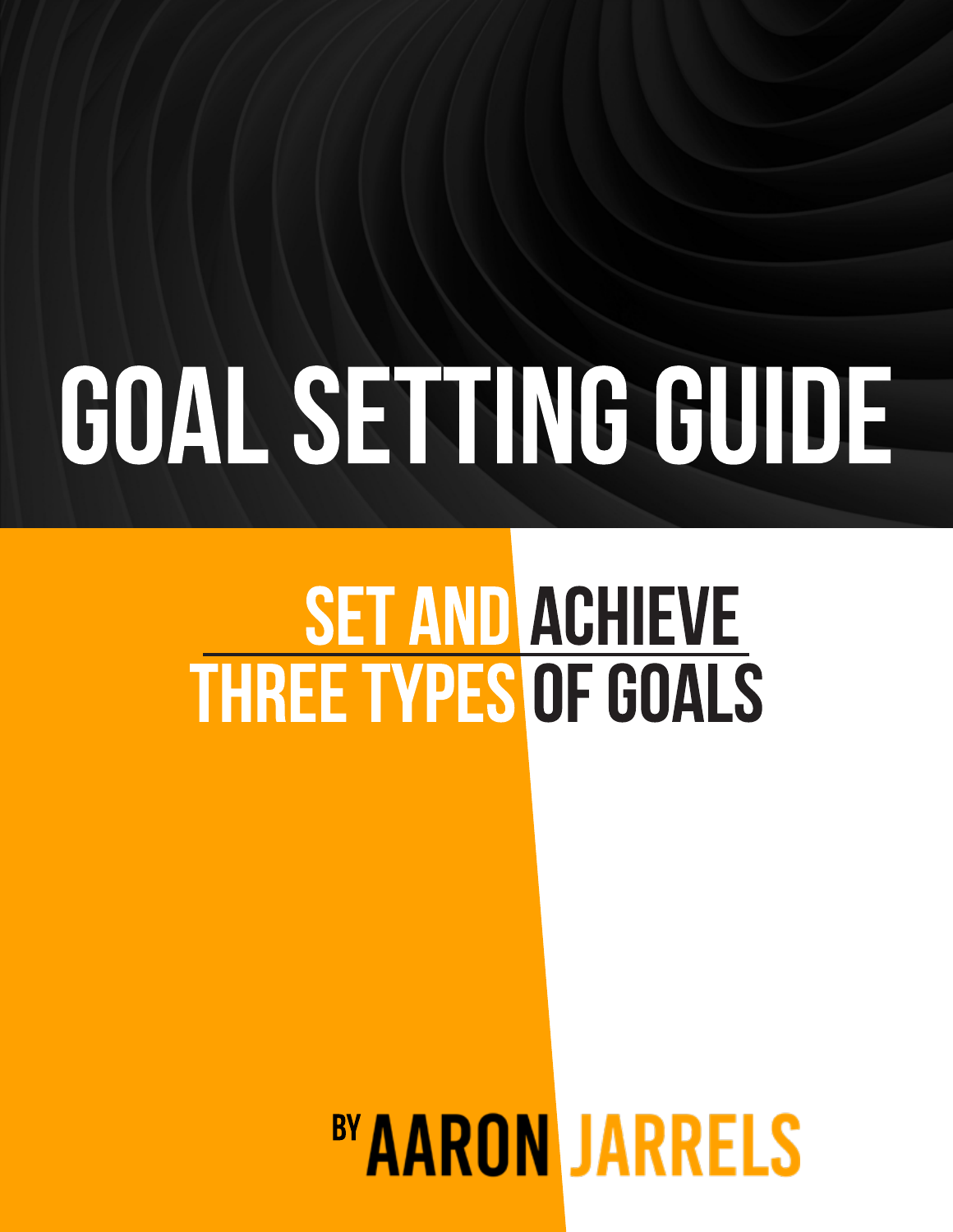## **Introduction to the guide**

This guide is meant to help you get a clearer understanding of the process and the purpose of setting goals. We will go over the three types of goals as I understand them.

First, we will discuss Type 1 Goals. the easy ones as I say. From there we will move to the medium goals or the Type 2 Goals. Finally, I will cover the hardest and most often avoided type of goal, Type 3 Goals.

Keep this guide as a reference for use in the future. But if you are already highly motivated and want to skip right to the Type 3 Goal section, use the links below. I put links so you can quickly jump from and to the different types of goals.

**[TYPE 1 GOAL](#page-2-0)** – The easy ones **[TYPE 2 GOAL](#page-3-0)** – The moderate ones **[TYPE 3 GOAL](#page-4-0)** – The hardest ones **[Questions to Ask Yourself](#page-6-0) First**

I created this guide because I was asked to give a framework for setting and achieving type 3 goals. Because they are big and scary, they are often avoided. Setting goals takes deliberate action as well as consistency of follow through. That's why I took the questions from all of you and answered them so you can begin to use the powerful Type 3 goals for yourself.

Be sure to read through the entire guide before you attempt to set a goal for yourself. This is important because there are some eye-opening questions you need to answer for yourself before you begin in earnest.

I am excited that you have decided to tackle setting goals for yourself. This can be a fun and exciting experience when you know what to expect.

Wishing you all the best, Aaron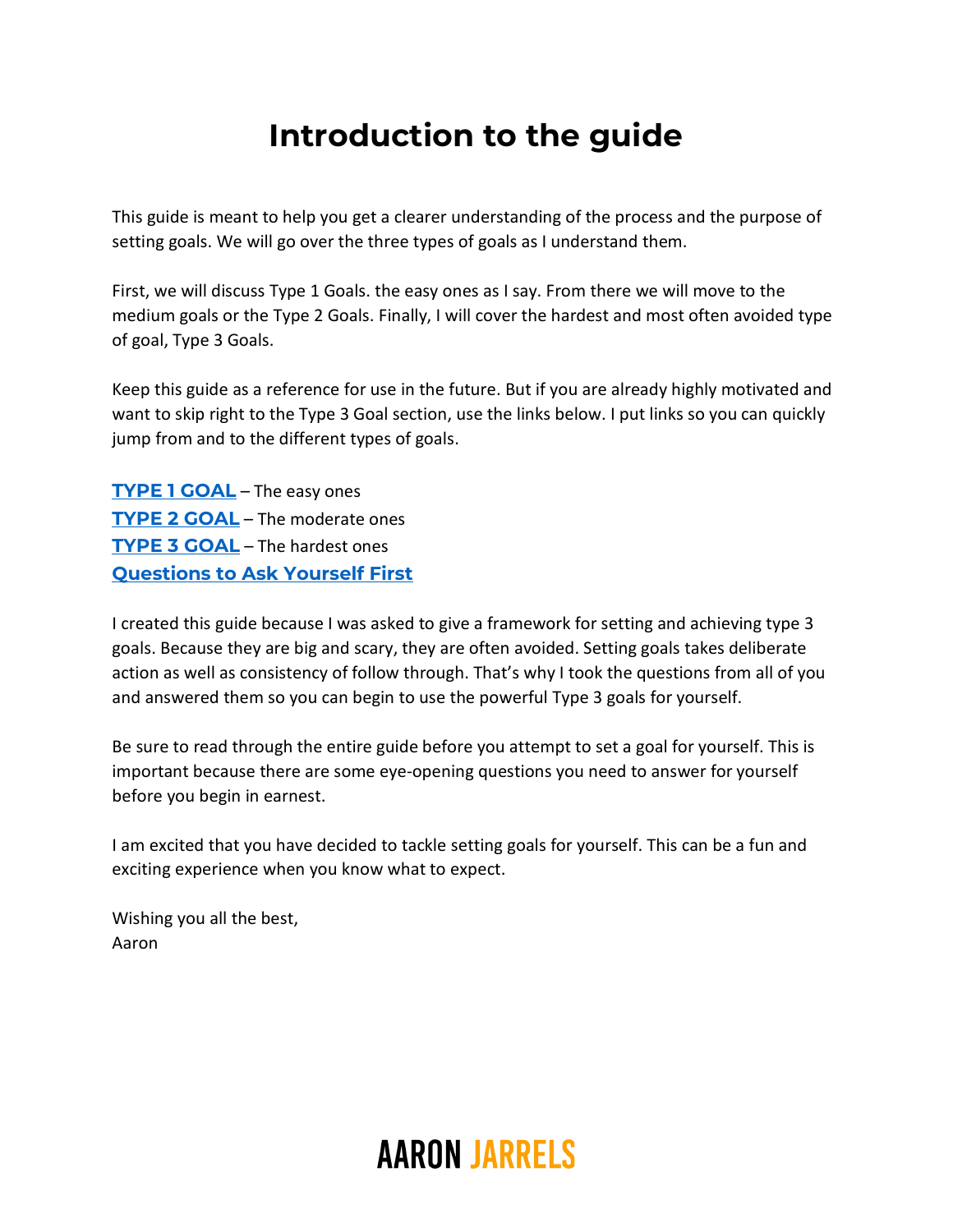## <span id="page-2-0"></span>**Type 1 Goals**

Easy goals, the ones that we have no doubt we can accomplish are Type 1 goals.

These are goals that we know when we set them, we do not actually have to try very hard to make them reality. This type of goal is a soft one. It is one where you do not have to stretch to accomplish. It is a goal to repeat something you have done before. It is an easy goal. It is one you set, but barely need to think about or work at.

## **For Example:**

If you set a goal to make your bed every morning before you go to work. While it may be more difficult for some people than for others, it is a Type 1 Goal because it does not require very much effort.

## **Set a Type 1 Goal**

Use the Checklist below to set Type 1 Goals

**Define the Goal:**

**Describe what success looks like:**

**List out steps required to accomplish the goal:**

**Describe the reward for completion:**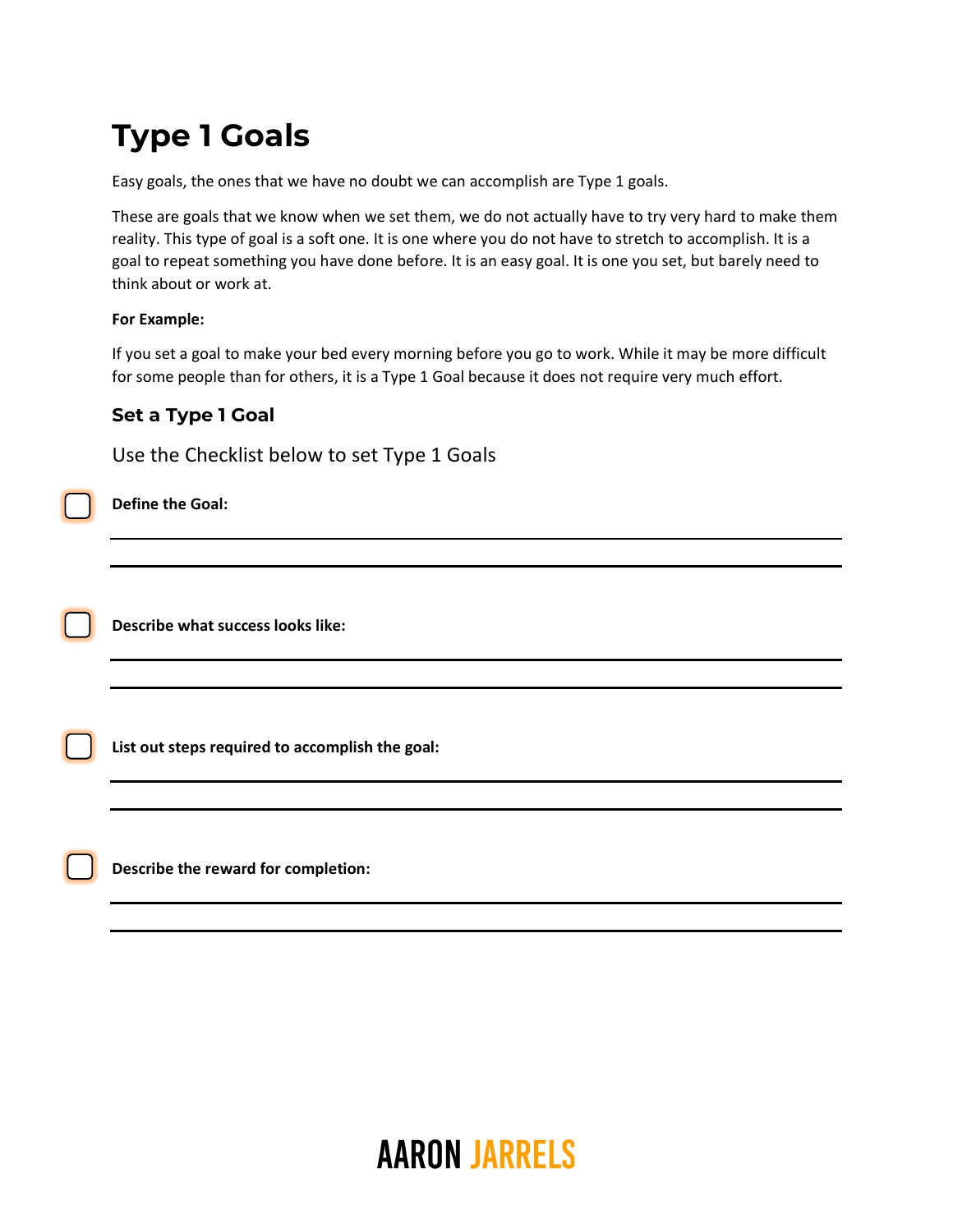## <span id="page-3-0"></span>**Type 2 Goals**

Moderate goals, the ones that are hit or miss, it takes some work to accomplish Type 2 Goals.

This type of goal is a Medium one. It is one where it takes some effort to reach, but it does not force you to stretch too far to get it. You feel good that you reached the goal, but it does not impress you enough to want to tell others about it.

### **For Example:**

It could be something like, improving your sales totals 10-20% year over year.

## **Set a Type 2 Goal**

Use the Checklist below to set Type 2 Goals

**Define the Goal:**

**Describe what success looks like:**

**List out steps required to accomplish the goal:**

**Describe the reward for completion:**

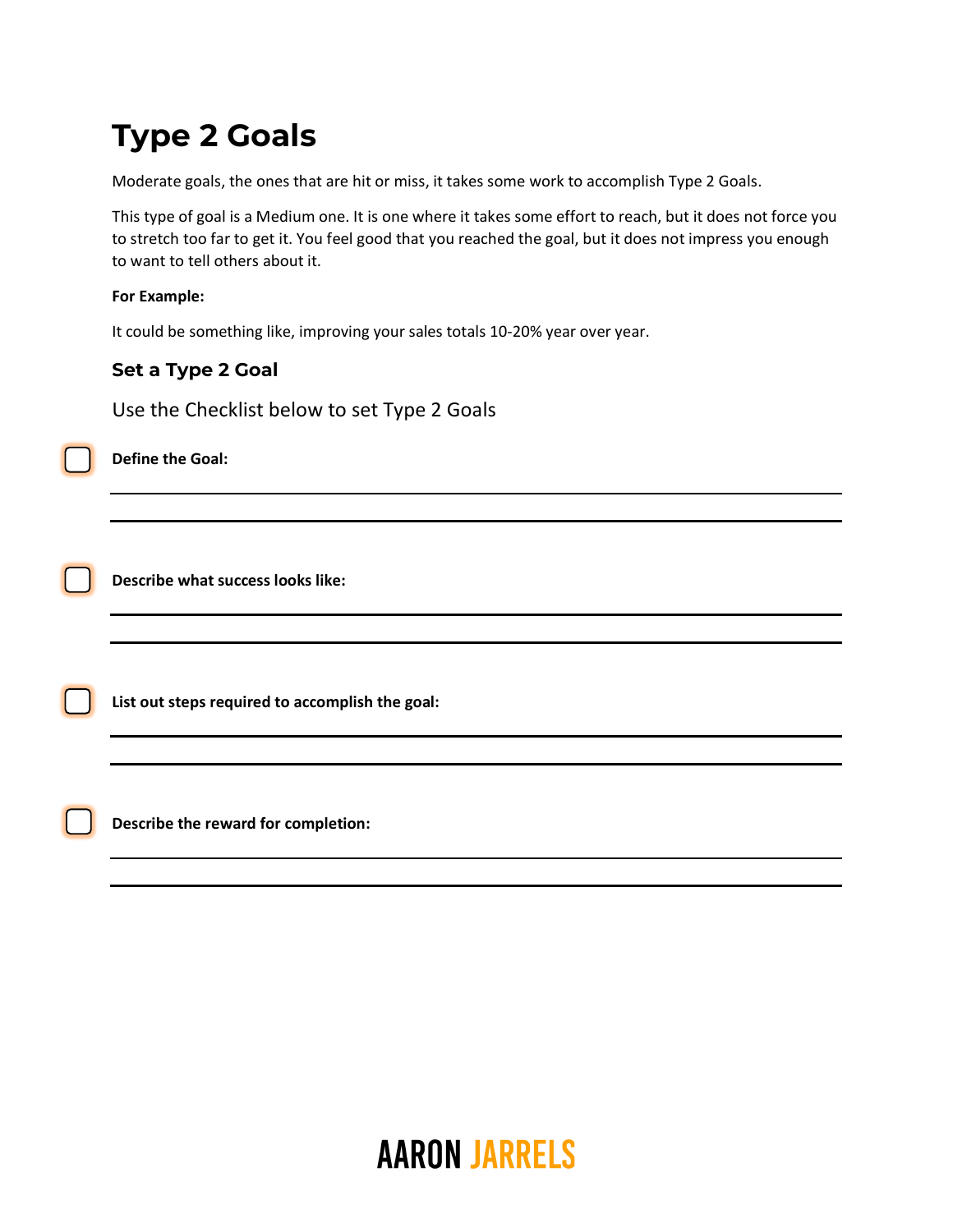## <span id="page-4-0"></span>**Type 3 Goals**

Hard goals, the ones that hurt you to accomplish, Type 3 Goals take consistent focused effort.

This type of goal is a HARD one. It forces you to completely leave your comfort zone, it should give you mild anxiety even thinking about it. It will force you to stretch and grow far past your personal boundaries.

### **For Example:**

It might be something like doubling your income in one month. Or it may be something like deciding to enter a triathlon that is only two months away, having never exercised regularly.

## **Set a Type 3 Goal**

Use the Checklist below to set Type 3 Goals

**Define the Goal:**

**Describe the reason for setting the goal:**

**Define the emotion if you fail:**

**Describe the emotion if you succeed:**

**List out steps required to accomplish the goal:**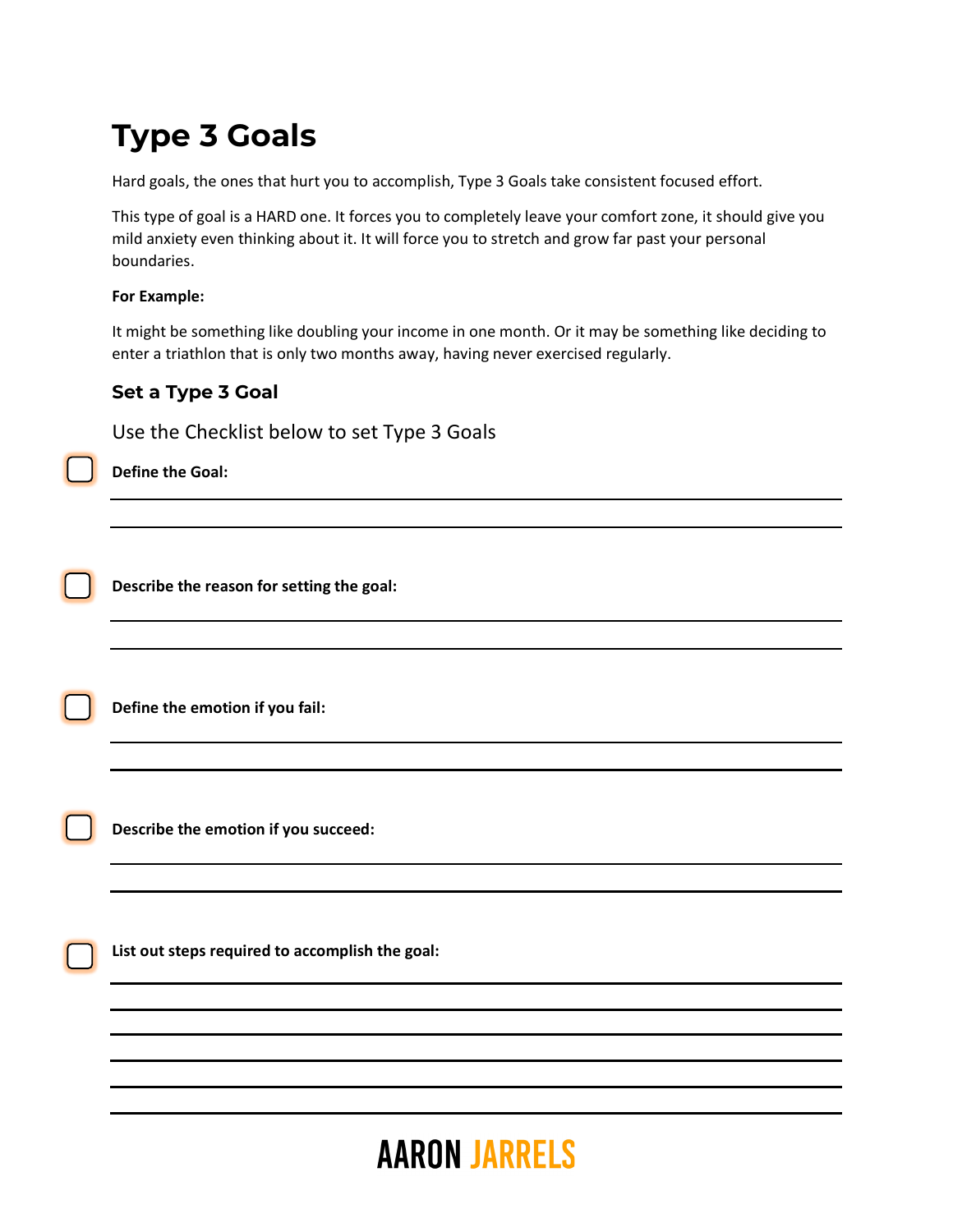| Set a timeframe for completion of the entire goal: |
|----------------------------------------------------|
|                                                    |
|                                                    |
| Describe the reward for completion:                |
|                                                    |
|                                                    |
|                                                    |
| Describe the why the goal is important:            |
|                                                    |
|                                                    |
| Describe what success looks like:                  |
|                                                    |
|                                                    |
| Describe the reward for completion:                |
|                                                    |
|                                                    |
|                                                    |
|                                                    |
|                                                    |

self-image. Go slowly through the RE:MIND 3-Day Non-Workshop video experience to reset your selfimage and personal perception.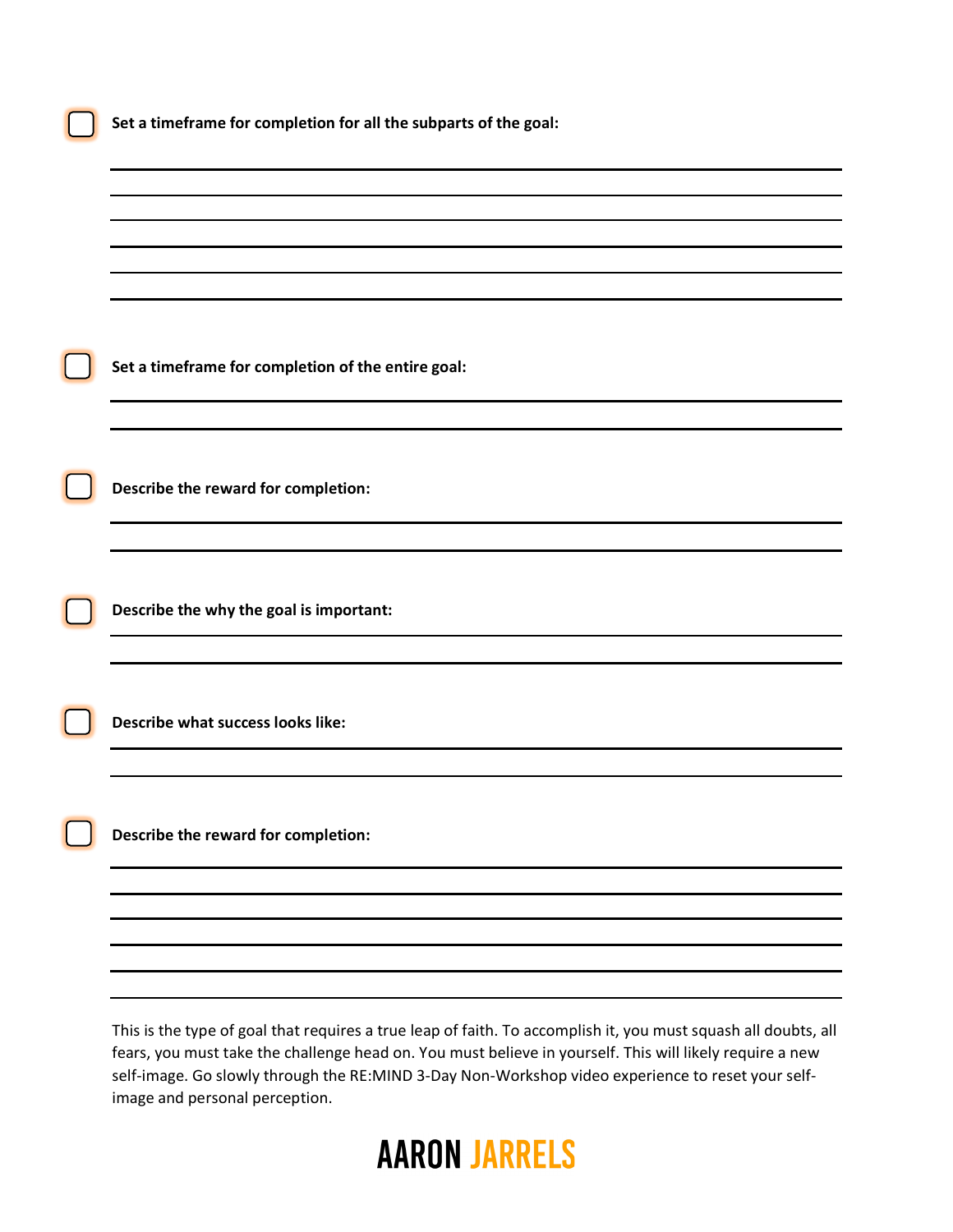## <span id="page-6-0"></span>**Before You Begin – Answer These Questions:**

#### **What's the purpose of setting this goal?**

It is important for you to have a clear reason for setting and wanting to accomplish goals. If you do not have a strong purpose, you will give up when things get difficult.

#### **What does a successful outcome look and feel like?**

You need to know what a win looks and feels like. Why, you ask? Because you must be able to recognize when you win. You need to be able to identify when you are getting close and create awareness of the moment you succeed.

#### **What would my life look like if I achieved my goals?**

It is extremely important for you to imagine what the results of accomplishing your goals will look and feel like. You need to be able to pull up the image and emotions you will have once you have succeeded and accomplished your goals so you can use it as leverage to get yourself going again when you experience a major upset in your quest.

#### **What is my superpower?**

I believe that a superpower is something that defines you. I have ADHD, it is often seen as a disorder or handicap, but for me, I choose to see it as a superpower. My brain runs in many directions at once. My desk is a sitting/standing desk. I will often walk around while working, I have a notebook near me all the time so I can quickly jot down things that pop into my head, so I can hang onto them without allowing them taking over my mind. By the way, I discover some of my best stuff on that scratch pad.

#### **Why is this my goal?**

You need to be aware of the reasons you are setting goals. I mean if you are setting a goal to double your income next year, that is a lofty type 3 goal, but it needs a reason for setting and accomplishing it. Without a heavy emotional reason for accomplishing your goal, you will most likely give up. If the "reason" behind doubling your income is so you can buy your spouse back from their employer, and it is important to you and your family, you will do whatever it takes to accomplish the goal, even when things get hard.

#### **What are my core values?**

Does your goal align with your core values? Will you have to violate a value to accomplish your goal? This is important because you may not subscribe to the idea that the ends justify the means. So, remember you must set goals that stay consistent with the ideal you that you are setting out to be.

#### **What drives me?**

You must ask yourself if you are driven by material things, values, or ideals. There is actually no good or bad answer here. The main point is that you know yourself. If you are driven by things, then reward yourself with things. Keep yourself motivated by going and looking at the things